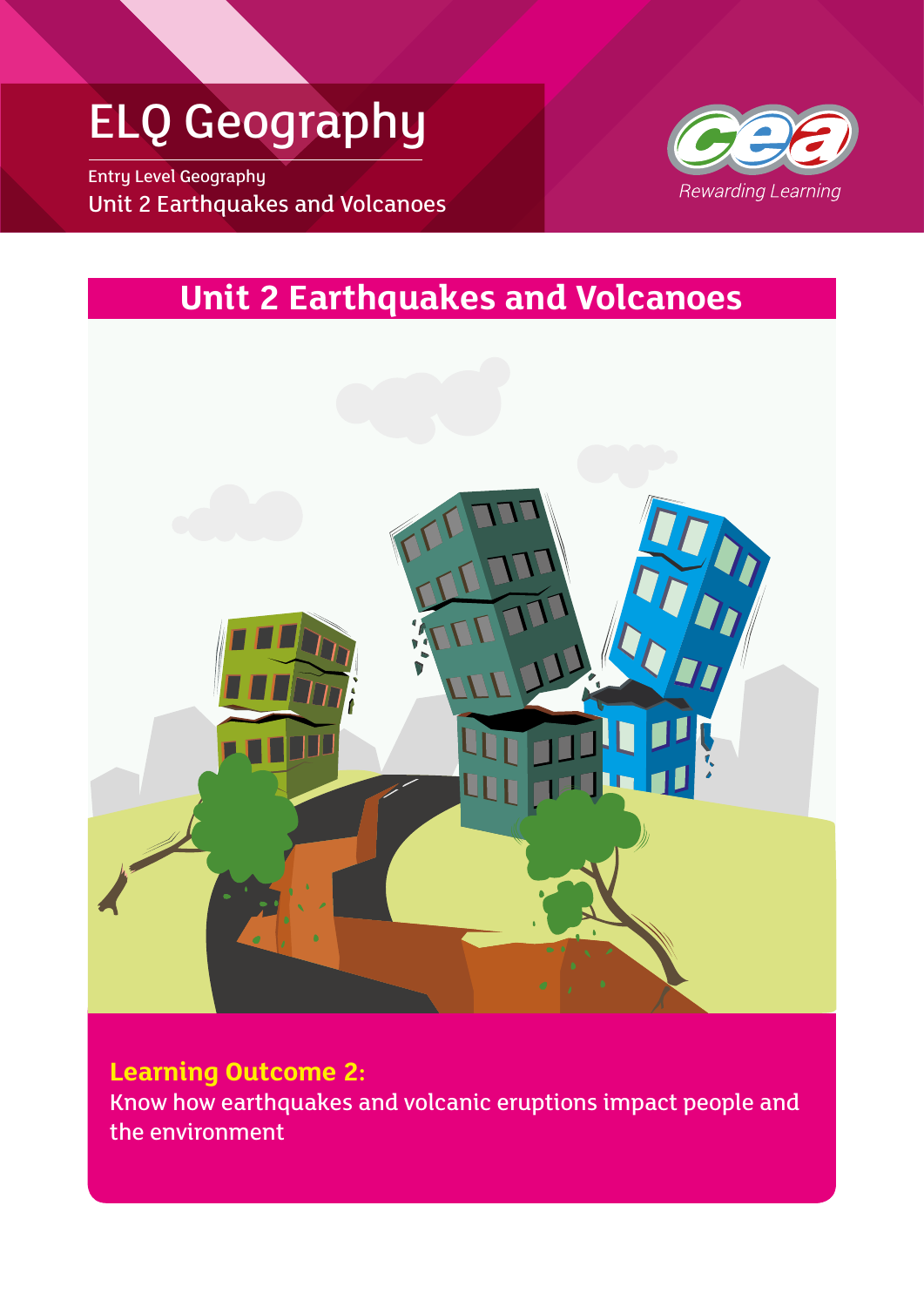This resource includes information and suggested tasks relating to Entry Level Geography. The resource focuses on:

#### **Unit 2 Earthquakes and Volcanoes**

**• Learning Outcome 2: Know how earthquakes and volcanic eruptions impact people and the environment.**

Teachers may choose to use this material or to amend it to suit the needs of their learners.

The list of resources is neither prescriptive nor exhaustive.

Geography Matters Book 3 (Higher) Ch. 6 ISBN978-0-435355-26-5

Geography 360 Foundation Book 3 Ch. 1 ISBN 978-0-435356-70-5

New Key Geography – Interactions Ch. 2 ISBN 978-0-7487-9703-5

#### **Revision sites and video clips:**

<http://www.bbc.co.uk/education/guides/zcv7hyc/revision/5> <http://www.bbc.co.uk/education/guides/zcv7hyc/revision/6> <http://www.bbc.co.uk/education/guides/zcv7hyc/revision/7>

#### **Case Study earthquake, Haiti 2010:**

<http://www.bbc.co.uk/education/guides/z3sg87h/revision/2>

**BBC news reports on Haiti showing maps (2010)** <http://news.bbc.co.uk/1/hi/world/americas/8458690.stm> [https://www.youtube.com/watch?feature=player\\_detailpage&v=B5dG6vyFWFo](https://www.youtube.com/watch?feature=player_detailpage&v=B5dG6vyFWFo)

**Animated guide – volcanoes:**  <http://news.bbc.co.uk/1/hi/sci/tech/7533964.stm>

#### **USGS footage of eruption of Mt St Helens (1980)**

[https://www.youtube.com/watch?feature=player\\_detailpage&v=xP2dreOI8gI](https://www.youtube.com/watch?feature=player_detailpage&v=xP2dreOI8gI)

#### **Montserrat Case Study**

[https://www.youtube.com/watch?feature=player\\_detailpage&v=jBQk2dzo9yM](https://www.youtube.com/watch?feature=player_detailpage&v=jBQk2dzo9yM
Montserrat Volcano Observatory) [Montserrat Volcano Observatory](https://www.youtube.com/watch?feature=player_detailpage&v=jBQk2dzo9yM
Montserrat Volcano Observatory) [https://www.youtube.com/watch?feature=player\\_detailpage&v=qRGyFfV9WF](https://www.youtube.com/watch?feature=player_detailpage&v=qRGyFfV9WF)

#### **BBC news reports on Japan earthquake (2011)**

[https://www.youtube.com/watch?feature=player\\_detailpage&v=V96r\\_0\\_cjQM](https://www.youtube.com/watch?feature=player_detailpage&v=V96r_0_cjQM) [http://www.bbc.co.uk/science/earth/natural\\_disasters/earthquake#p00gmvmz](http://www.bbc.co.uk/science/earth/natural_disasters/earthquake#p00gmvmz)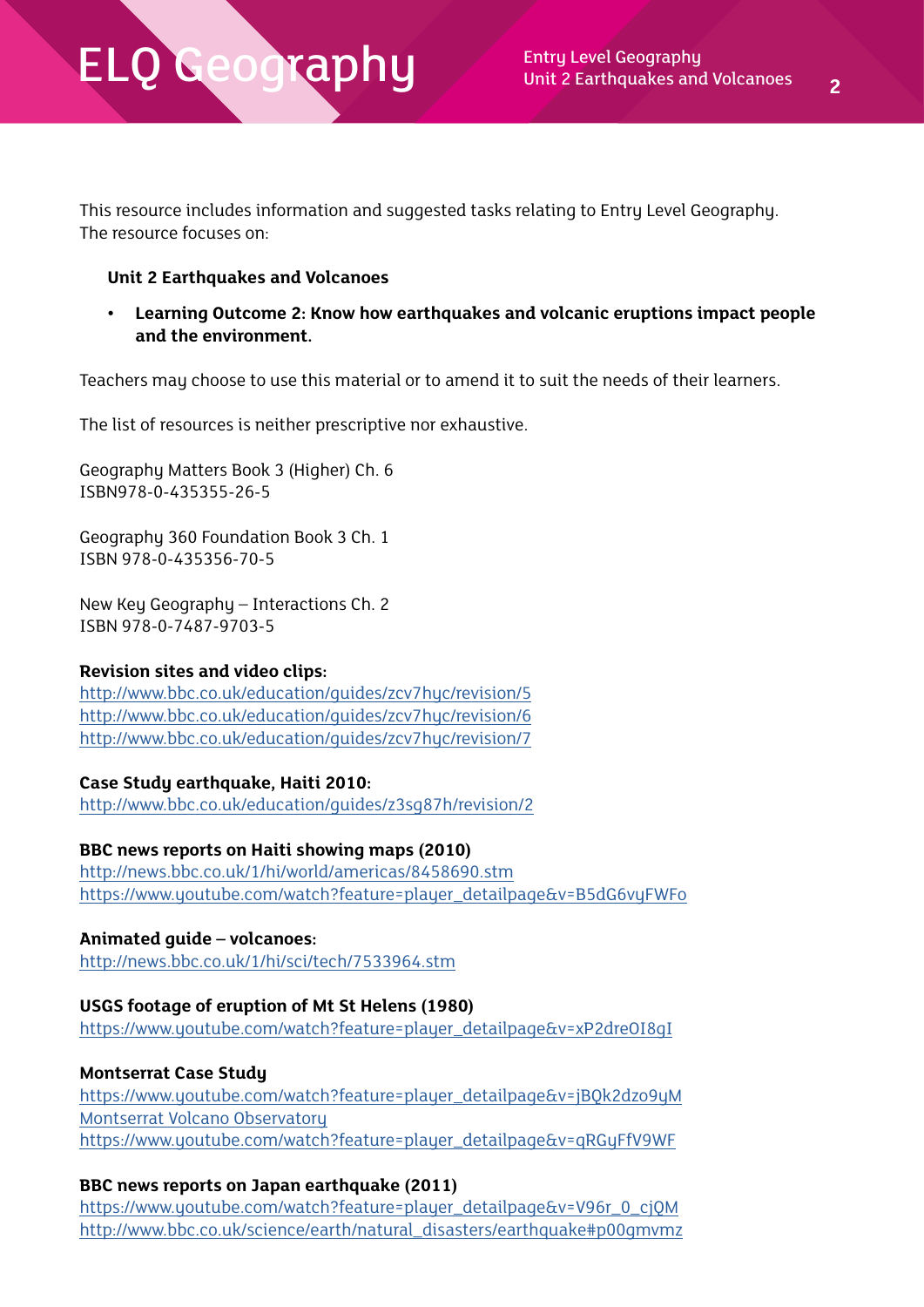**Case Study volcanic eruption, Nyiragongo, the Democratic Republic of Congo 2002:** <http://www.bbc.co.uk/education/guides/zvnbkqt/revision/3>

[http://www.bbc.co.uk/science/earth/natural\\_disasters/volcano#p00gtrzw](http://www.bbc.co.uk/science/earth/natural_disasters/volcano#p00gtrzw)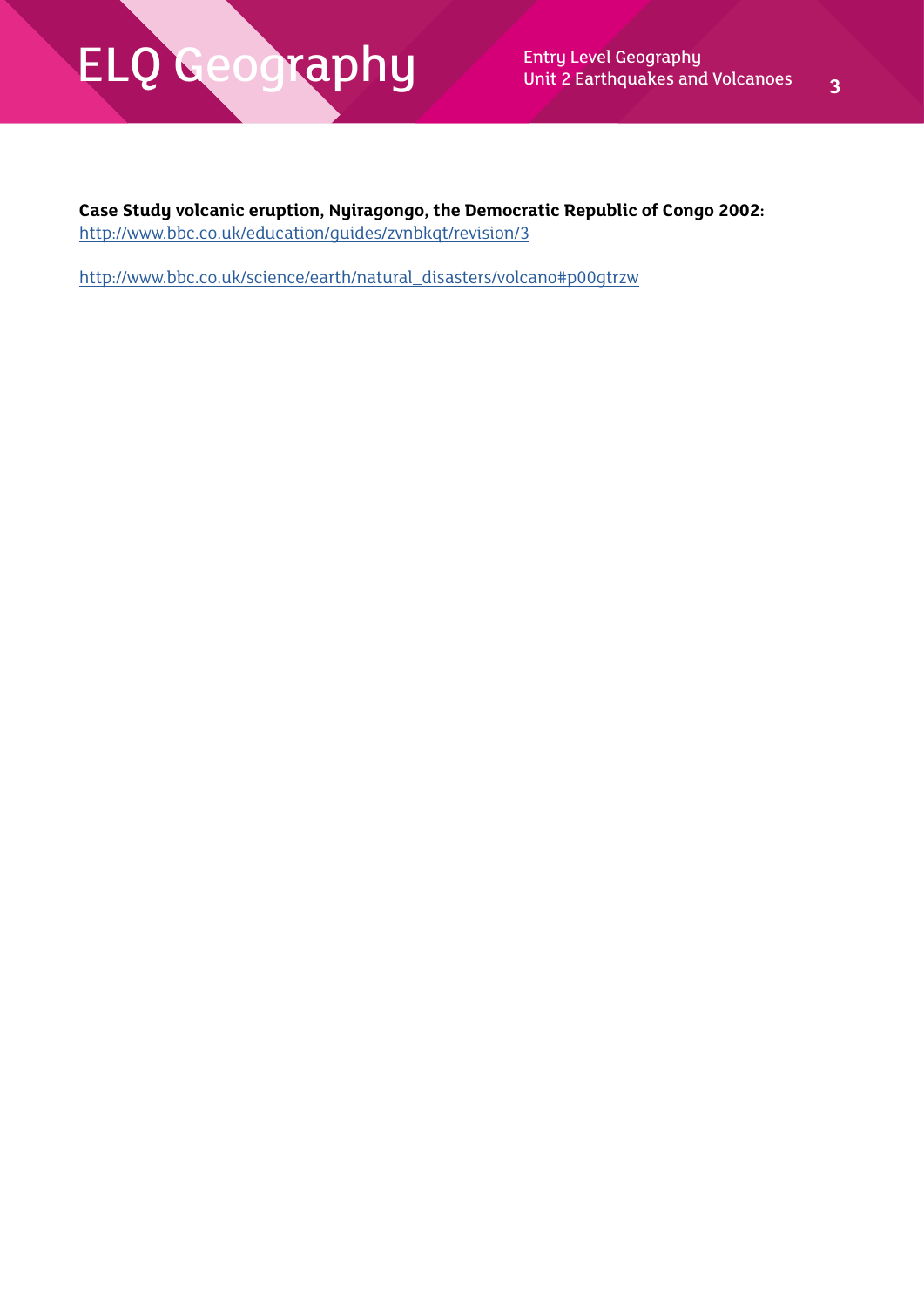### **The Impacts of Earthquakes**

Earthquakes are one of the most dangerous types of natural disasters. An earthquake causes the ground to shake. Earthquakes strike with little or no warning.



**Fig 1: Damage to a road caused by an earthquake** 



**Fig 2: Damage to a building caused by an earthquake**

The most severe earthquakes are those that:

- have a **shallow focus** the nearer the focus is to the surface, the more devastating the effects of the earthquake.
- have a **greater magnitude (strength)** measured from 1 (barely noticeable and frequent) to 10 (devastating and extremely rare) on the **RICHTER SCALE** using a **SEISMOGRAPH** which uses a needle to record tremors as lines on paper.



**Fig 3: A seismograph**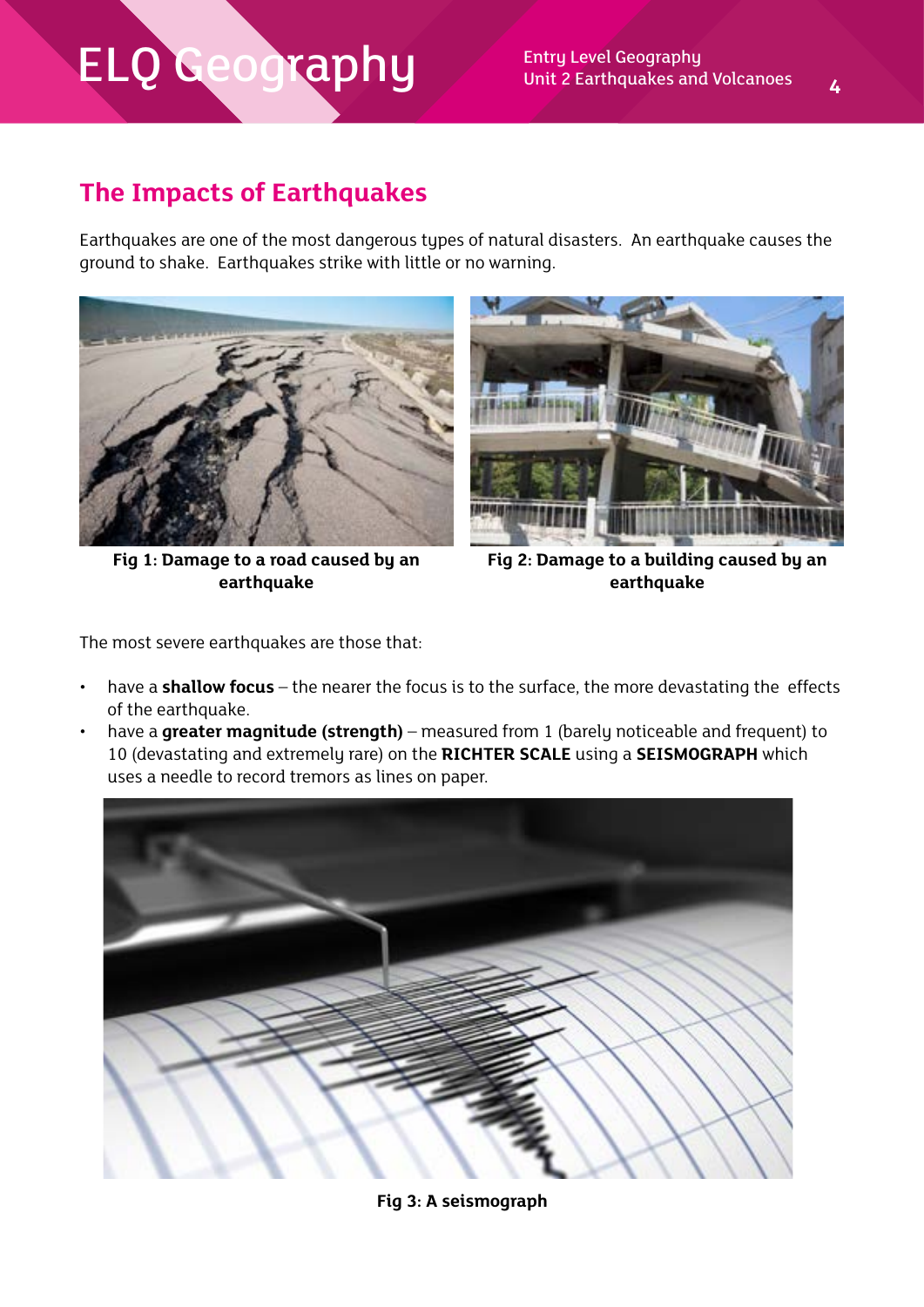### **Impacts on People**

When an earthquake happens it can cause a lot of damage that has an impact on people. Buildings and homes shake and may collapse ('pancake'). This traps people in the rubble who may be injured or killed. It also leaves people without a home.

Roads buckle and wide cracks appear. This makes it difficult for emergency services to reach the injured.

Power lines collapse cutting off electricity supplies. This means that homes and businesses have no electricity for things like lighting, cooking and heating.

Bridges and flyovers collapse trapping people in their vehicles causing death and injury. This also means that the fire and rescue services cannot reach areas quickly.



**Fig 4: Collapsed section of Highway**

Fires can be caused by broken gas pipes. The fires often rage out of control because fire fighters may be unable to reach the affected areas due to collapsed buildings and damaged roads. These fires cause deaths and destroy property.

It can take a long time and cost a lot of money to clear up the debris. If the earthquake happens in a LEDC, richer countries may send specially trained teams to help search for missing people and help with the clear up - this costs a lot of money. Rebuilding damaged buildings and roads is also expensive and takes a long time.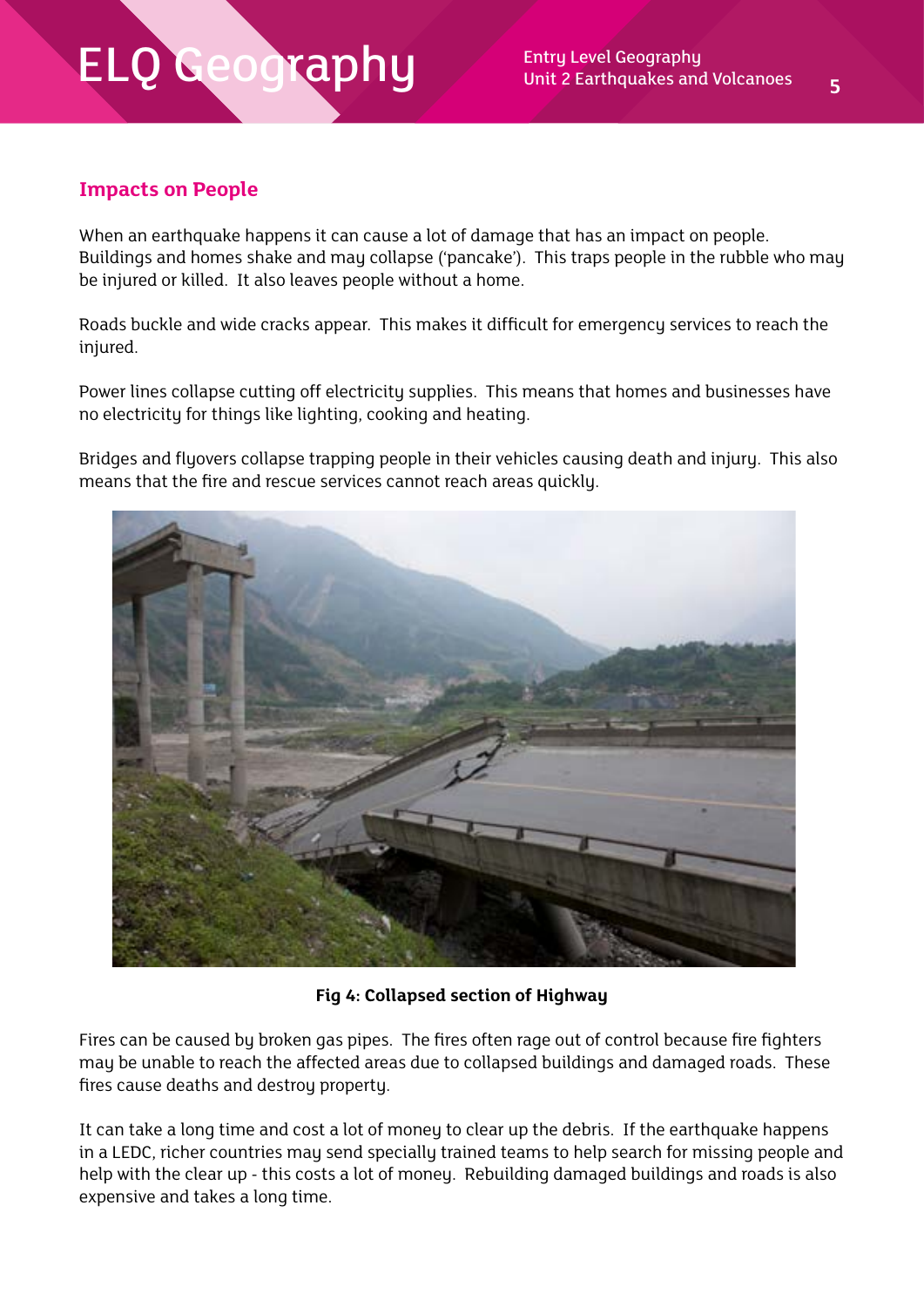

**Fig 5: Damage to homes in Japan following an earthquake**

The huge loss of life and disruption to people's lives causes trauma, which takes a very long time for people to come to terms with and recover from. Some children may be left as orphans and must be cared for.

#### **Impacts on the Environment**

When ground made of clay, or ground which has been reclaimed from the sea, is shaken during an earthquake, the water it contains comes to the surface. This is known as liquefaction. **Liquefaction** causes the foundations of buildings to sink into the wet clay causing them to topple and collapse.

When earthquakes occur in areas with steep slopes the soil may slip downhill causing a **landslide**. The landslide can block roads and bury buildings. If an earthquake occurs in a mountainous area where the mountains are covered in snow it can trigger an **avalanche** which may cause death, injury and destruction of property.

If a large earthquake occurs on the seabed it can cause a **tsunami**. This is a powerful wave that gets higher as it approaches the coast. The wave floods inland destroying everything in its path.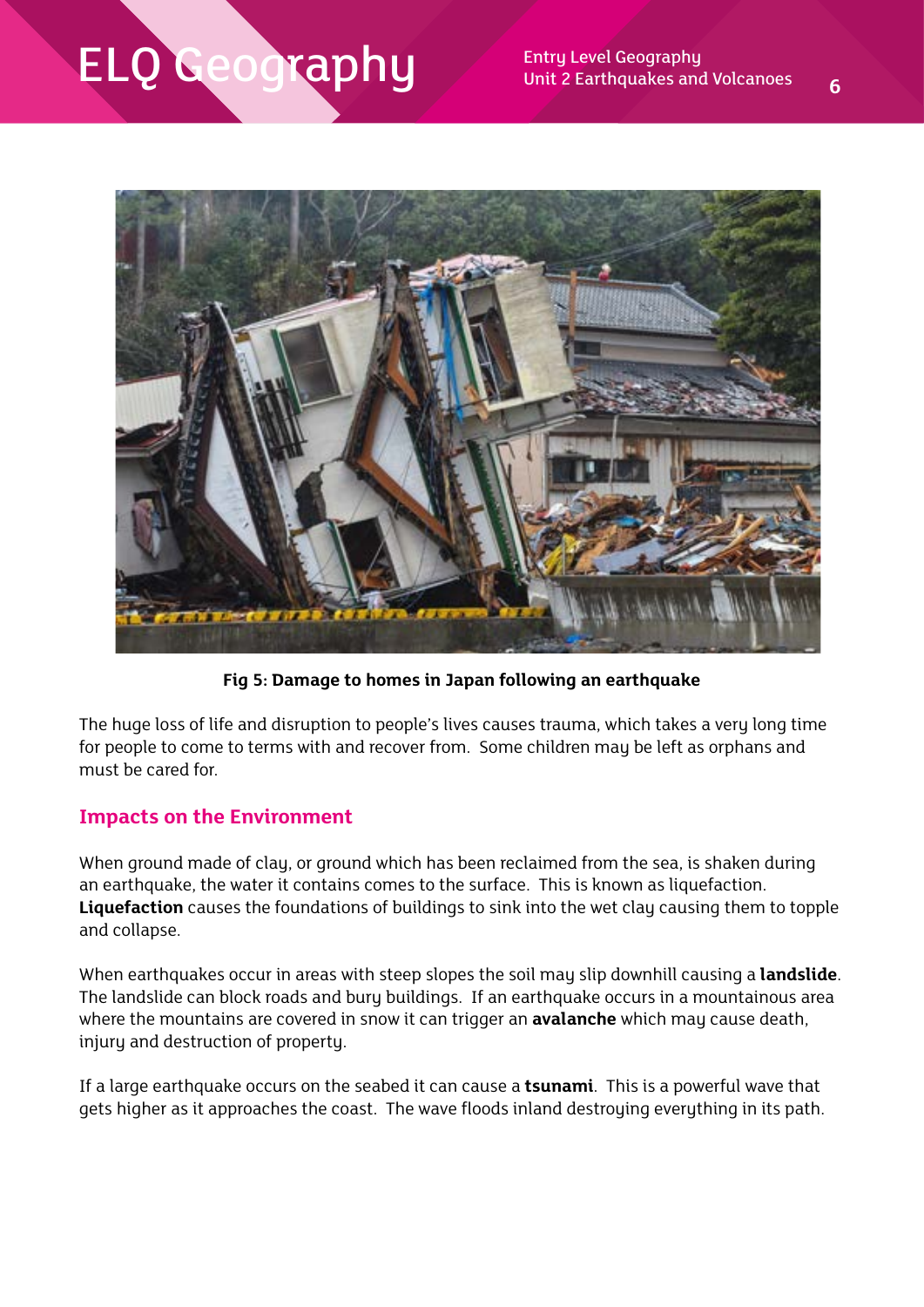

**Fig 6: Diagram Showing How a Tsunami Forms**



**Fig 7: An Illustration of Damage Caused by a Tsunami Hitting the Coastline**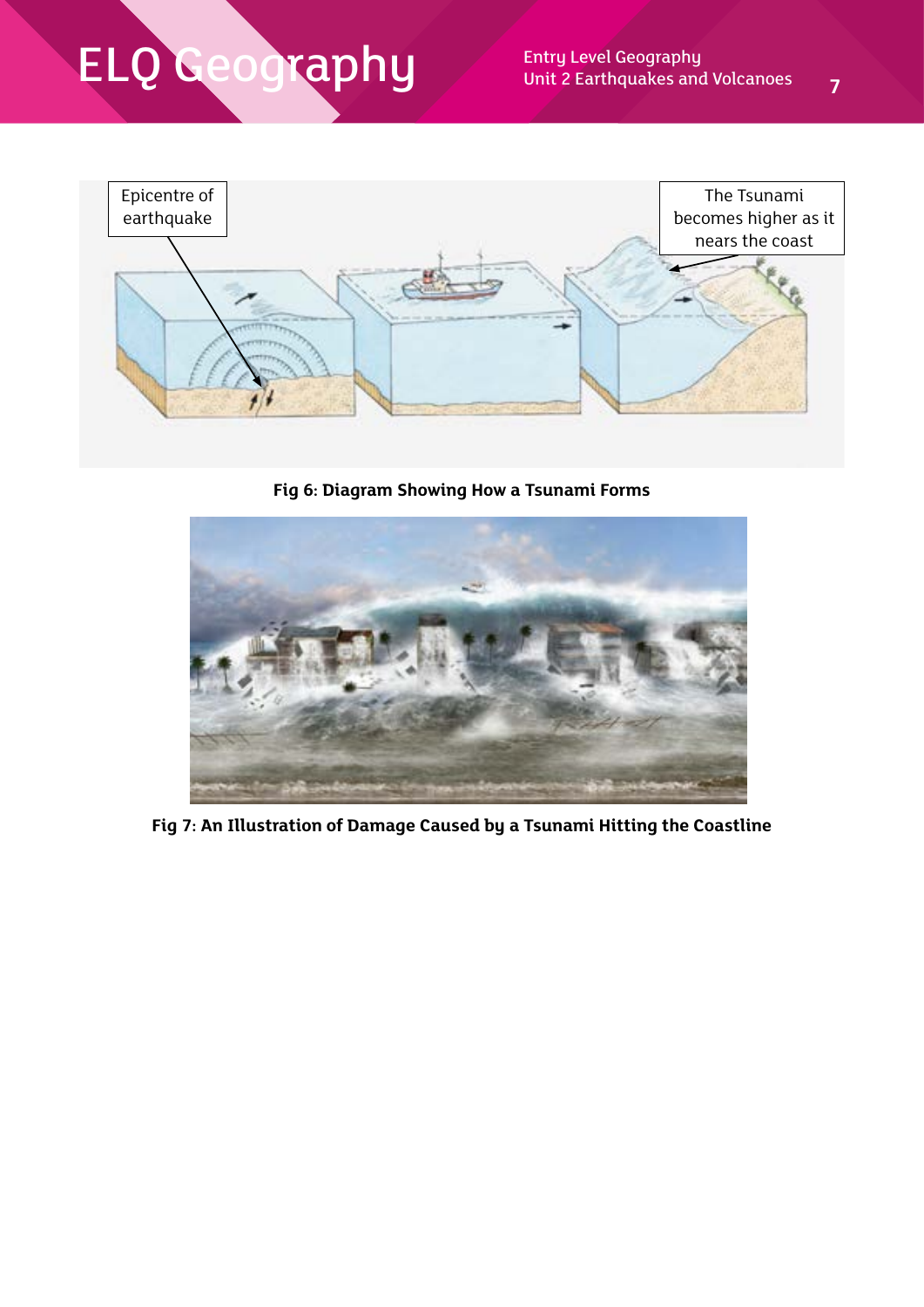### **Case study: The Haiti Earthquake**

### **Fact File:**

- Date: 12 January 2010
- Time: 4.53 pm (local time)
- Magnitude (size): 7.0 on the Richter Scale
- Epicentre: 25 km west of Port-au-Prince, the capital city of Haiti, which is home to over one million people.



**Fig 8 : Map showing the location of Port Au Prince, Haiti**

#### **Impacts:**

- 3 million people were affected
- Over 220,000 people died
- 300,000 people were injured
- 1.3 million people were made homeless
- Several hospitals collapsed
- Thousands of jobs were lost as businesses such as clothing factories were destroyed
- 30,000 buildings collapsed
- The airport and port were badly damaged

Some of the impacts were **primary**, this means that they happened **immediately**. Deaths and injuries caused by collapsing buildings are examples of primary impacts. Other impacts were **secondary** and did not occur until many months later. Earthquakes are often followed by outbreaks of disease such as cholera. This is a disease that occurs when people do not have access to safe, clean drinking water.

The impact of this earthquake was particularly bad because:

• many buildings were poorly built and very few were earthquake-resistant. This meant that many buildings collapsed easily;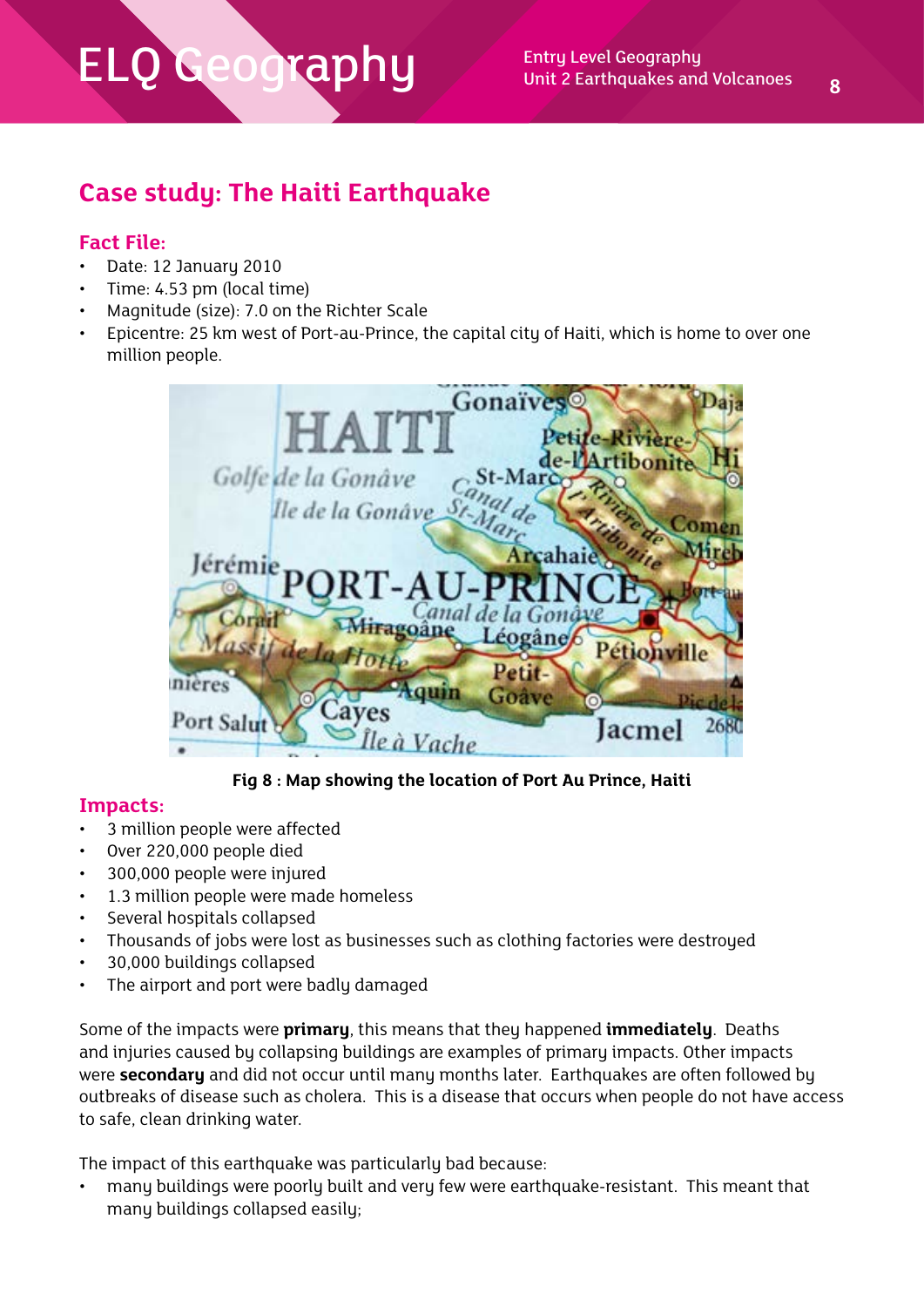- the epicentre was near to the capital; and
- there were few resources to rescue or treat injured people as this is a very poor, less economically developed country (LEDC).

### **The Impacts of Volcanic Eruptions**



**Fig 9 : Kilauea Volcano in Hawaii**

Volcanic eruptions can have both negative and positive impacts on people and the environment.

### **Negative impacts on people and the environment**

People may have to be evacuated when a volcano threatens to erupt. Tremors are often the first sign that a volcano is likely to erupt. The eruption may include ash and lava.





**Fig 10: Ash Cloud Fig 11: Lava Flows**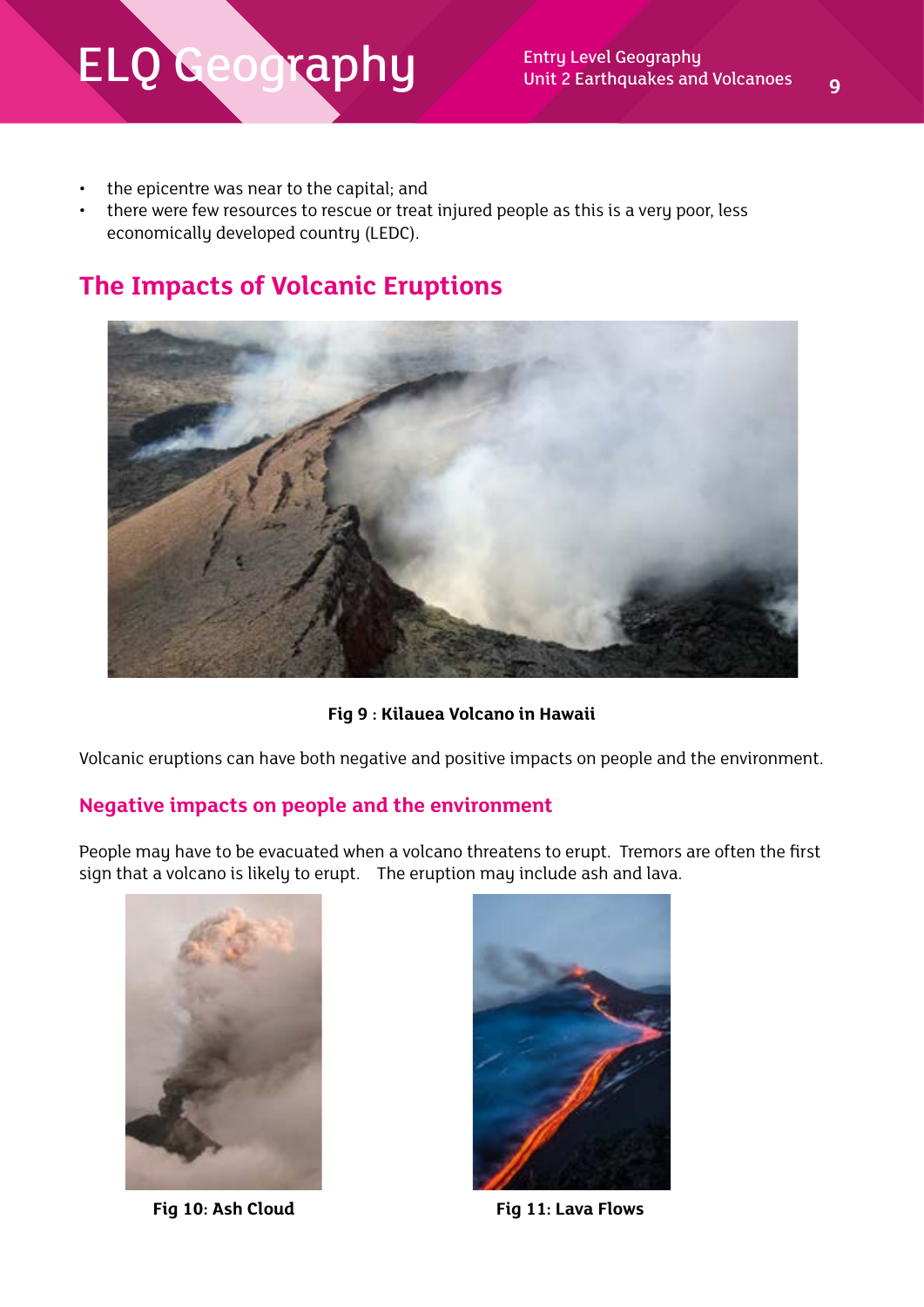Hot molten lava flowing down the side of a volcano will engulf everything in its path. This destroys property and causes loss of life. Lava from recent volcanic activity in Hawai'i not only damaged property, it also led to over 2000 people being evacuated from their homes. The volcanic activity was widely reported in news bulletins and led to fewer tourists visiting the area.

There may be an ash cloud and/or a very heavy fall of ash during an eruption. This can cause major disruption to people's lives. The ash may cause travel restrictions, for example, aeroplanes may not be allowed to fly. The ash will cause poor visibility and breathing difficulties. The 2010 eruption of Eyjafjallajökull in Iceland was a relatively small eruption that caused huge disruption to air travel across western and northern Europe over a period of six days.

#### **Positive impacts on people and the environment**

When lava and ash have been weathered (worn down and combined with the soil) they add nutrients to the soil, making it fertile and good for growing crops. The crops produce higher yields and this gives the farmer more income from selling his crops. It also gives local people an abundant food supply.

Many visitors may come to the area on holiday to admire the scenery or to even climb to the see the crater at the top of the volcano. Hawai'i, Iceland and Sicily are all popular tourist areas. The tourists need hotels, restaurants and entertainment. This creates jobs for local people and improves their quality of life.

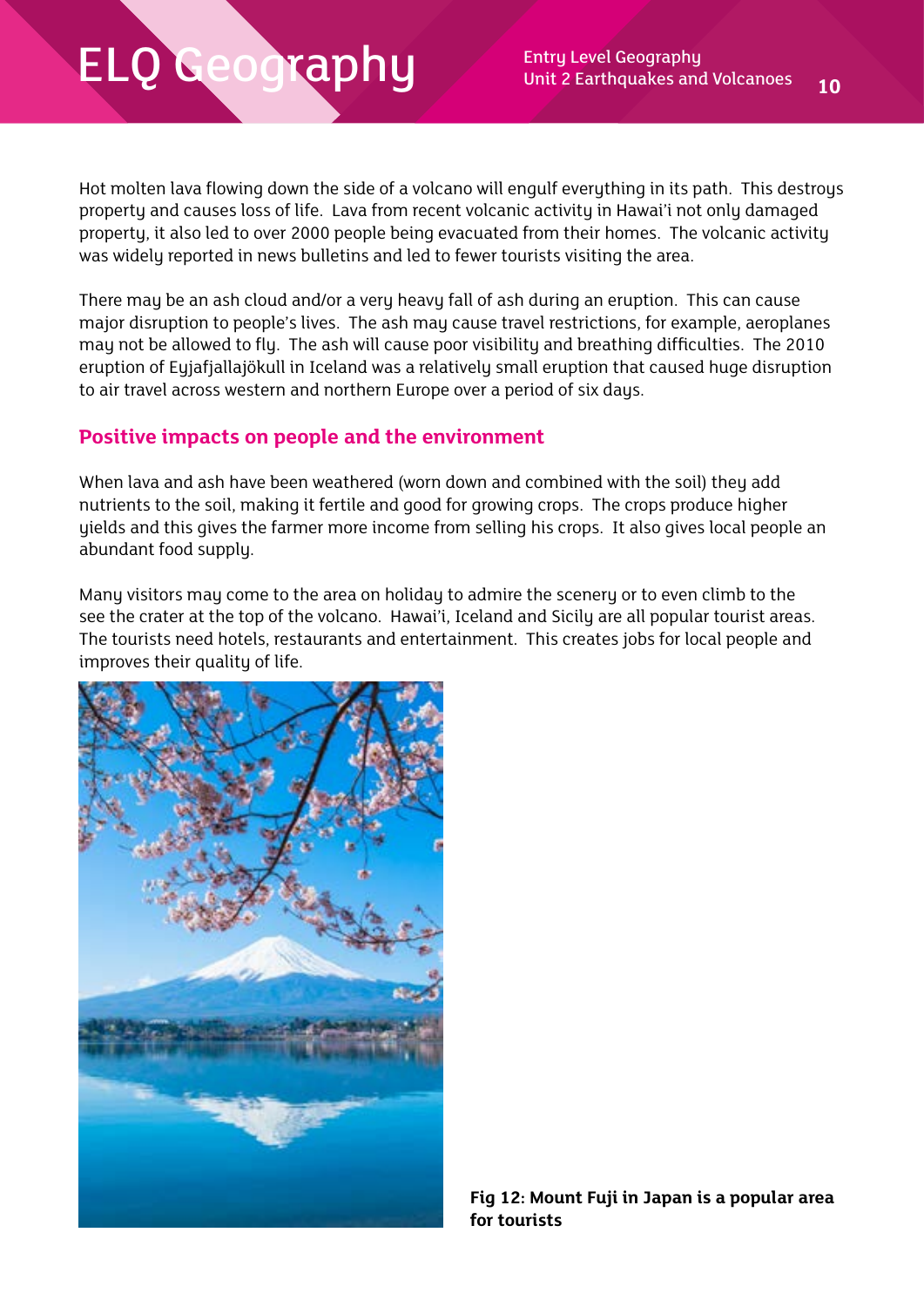Minerals such as diamonds, pumice and sulphur may be mined from the base of some volcanoes. This also creates jobs for local people. These minerals can then be sold, creating an income for local businesses.

When lava flows occur close to the coast, for example on an island such as Hawai'i, the lava flows into the sea it cools and hardens. This builds up over time to create new land which increases the size of the island. Sometimes an eruption happens on the sea bed and this leads to a new island such as Surtsey off the coast of Iceland that rose out of the sea in 1963.



When there are underground water supplies near a volcano, the water is heated naturally by the hot molten magma under the ground in the magma chamber. This hot water can then be piped to heat the homes of local people such as in the Rotarua region of New Zealand. This provides them with a renewable, cheap source of heat and energy known as **geothermal** energy. This energy can also be used in factories (industry).

The heated underground water may also come naturally to the surface as geysers, which spout the hot water above the surface of the ground at regular intervals, such as 'Old Faithful' geuser in Yellowstone National Park, USA. These draw tourists to the area to see them. Geysers are also good for wildlife during the very cold winters, the ice and snow near the geysers is melted by the heat allowing the wildlife to graze.

**Fig 13: Lava Flowing Into the Sea**



**Fig 14: Old Faithfull Geyser in Yellowstone National Park**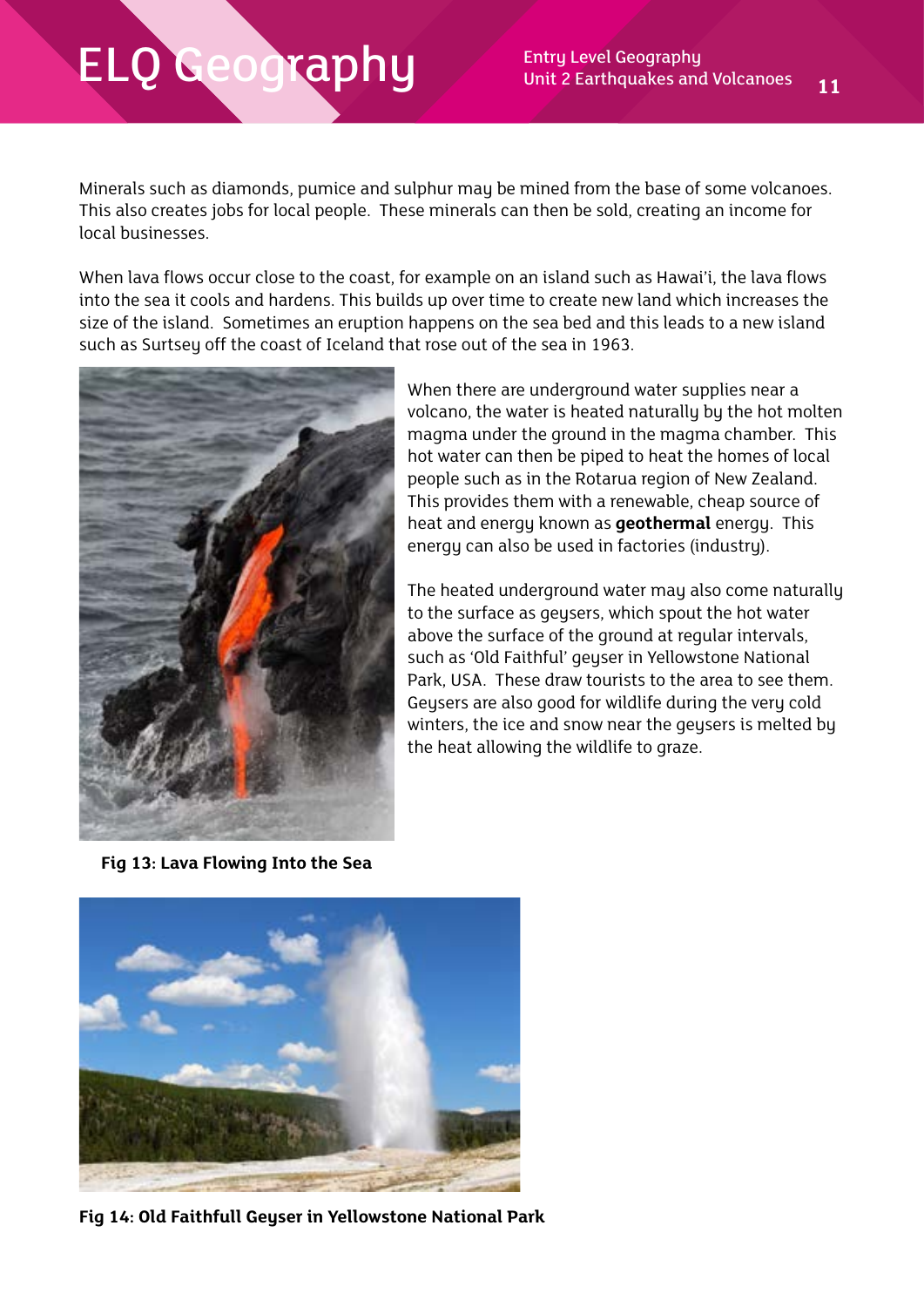# ELQ Geography

| <b>Service Service</b>                                                                                              |                                                                                                                      |
|---------------------------------------------------------------------------------------------------------------------|----------------------------------------------------------------------------------------------------------------------|
|                                                                                                                     |                                                                                                                      |
| ٠<br>and the state of the state of the state of the state of the state of the state of the state of the state of th | <b>Contract Contract Contract Contract Contract Contract Contract Contract Contract Contract Contract Contract C</b> |

| <b>Impacts on people</b>                                                                                     | <b>Impacts on the environment</b>                                                                            |  |  |
|--------------------------------------------------------------------------------------------------------------|--------------------------------------------------------------------------------------------------------------|--|--|
| Negative:                                                                                                    | <b>Negative:</b>                                                                                             |  |  |
| Risk of death and injury.                                                                                    | Destruction of natural habitats such as forests.                                                             |  |  |
| Damage or destruction of property such as<br>homes and businesses.                                           | Roads, bridges, railway lines and airports may<br>be damaged or destroyed.                                   |  |  |
| Disruption to people's lives, for example<br>restrictions on travel.                                         |                                                                                                              |  |  |
| <b>Positive:</b>                                                                                             | Positive:                                                                                                    |  |  |
| Fertile soils causing higher crop yields, better<br>income for farmers and better food supply for<br>locals. | Minerals and precious stones may form in the<br>base of a volcano.                                           |  |  |
| Jobs in tourism at sites of volcanoes, geysers<br>and hot springs.                                           | New land or new islands may form due to lava<br>flows and undersea eruptions.                                |  |  |
| Jobs in mining for minerals and precious stones<br>such as diamonds, sulphur and pumice.                     | Geysers heat the ground in winter creating<br>areas for wildlife to graze which are free of ice<br>and snow. |  |  |
| Renewable geothermal energy for local people.                                                                |                                                                                                              |  |  |

### **Summary table of impacts of volcanoes**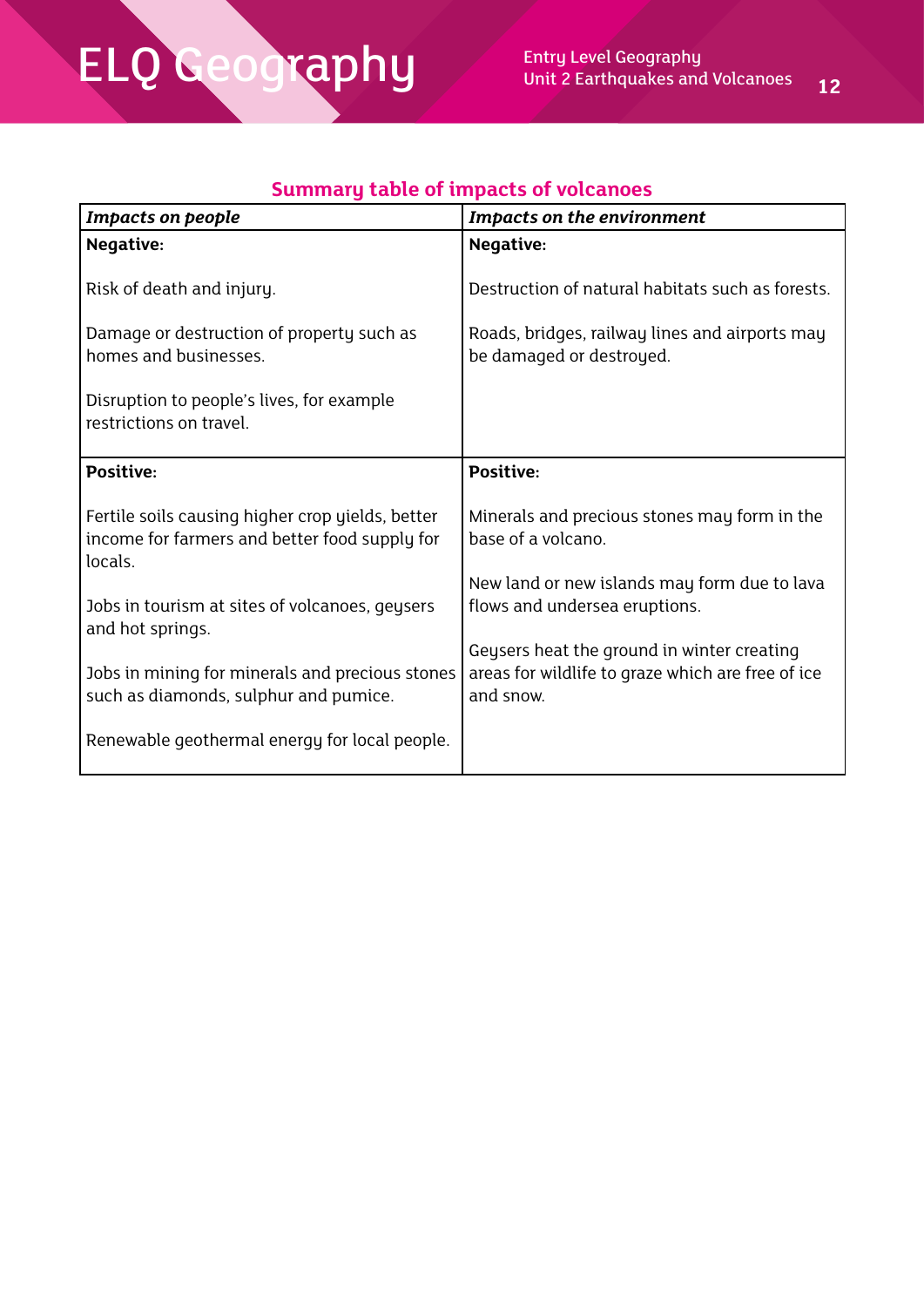### **Case study: Mount St Helens - the impacts of a volcanic eruption**

#### **Fact File:**

- Date  $-$  18th May 1980
- Location Cascade Mountains, Washington State, USA
- Warning signs before the eruption earthquakes, steam from the crater and a bulge in the side of the volcano.



**Fig 15: Mount St Helens Volcano, USA**

#### **Impacts on people:**

- 57 people were killed
- 200 homes were destroyed
- 27 bridges, 15 miles of railway lines and 185 miles of roads were destroyed
- Jobs were lost in forestry
- Lack of tourists in the years immediately after the eruption

#### **Impacts on the environment:**

- Landslides filled a river valley with soil and ash
- 17 pyroclastic flows destroyed a forest 19 miles long
- Ash cloud 10 miles high
- Ash fall over a large area
- Mountain 390 m lower after the eruption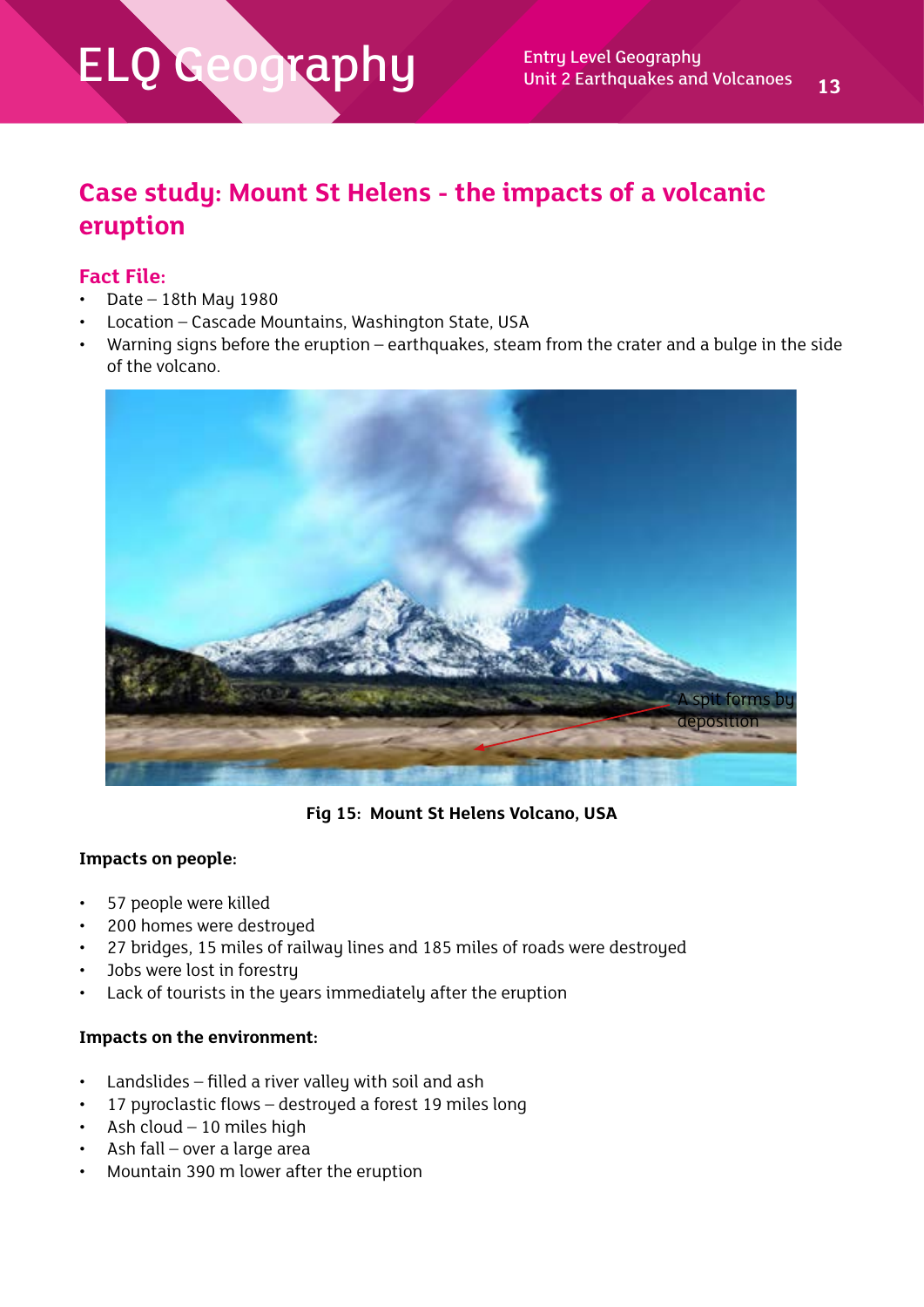### **Activity 1**

Volcanic eruptions and earthquakes are examples of natural disasters which have impacts on people and the environment.

Study the photographs in **Resource A.** They show the impact that earthquakes and volcanic eruptions can have on people and property.

Identify **ONE** impact that an earthquake can have on people. Write the word PEOPLE under the photograph.

Identify **ONE** impact that a volcanic eruption can have on the environment. Write the word ENVIRONMENT under the photograph.



#### **RESOURCE A**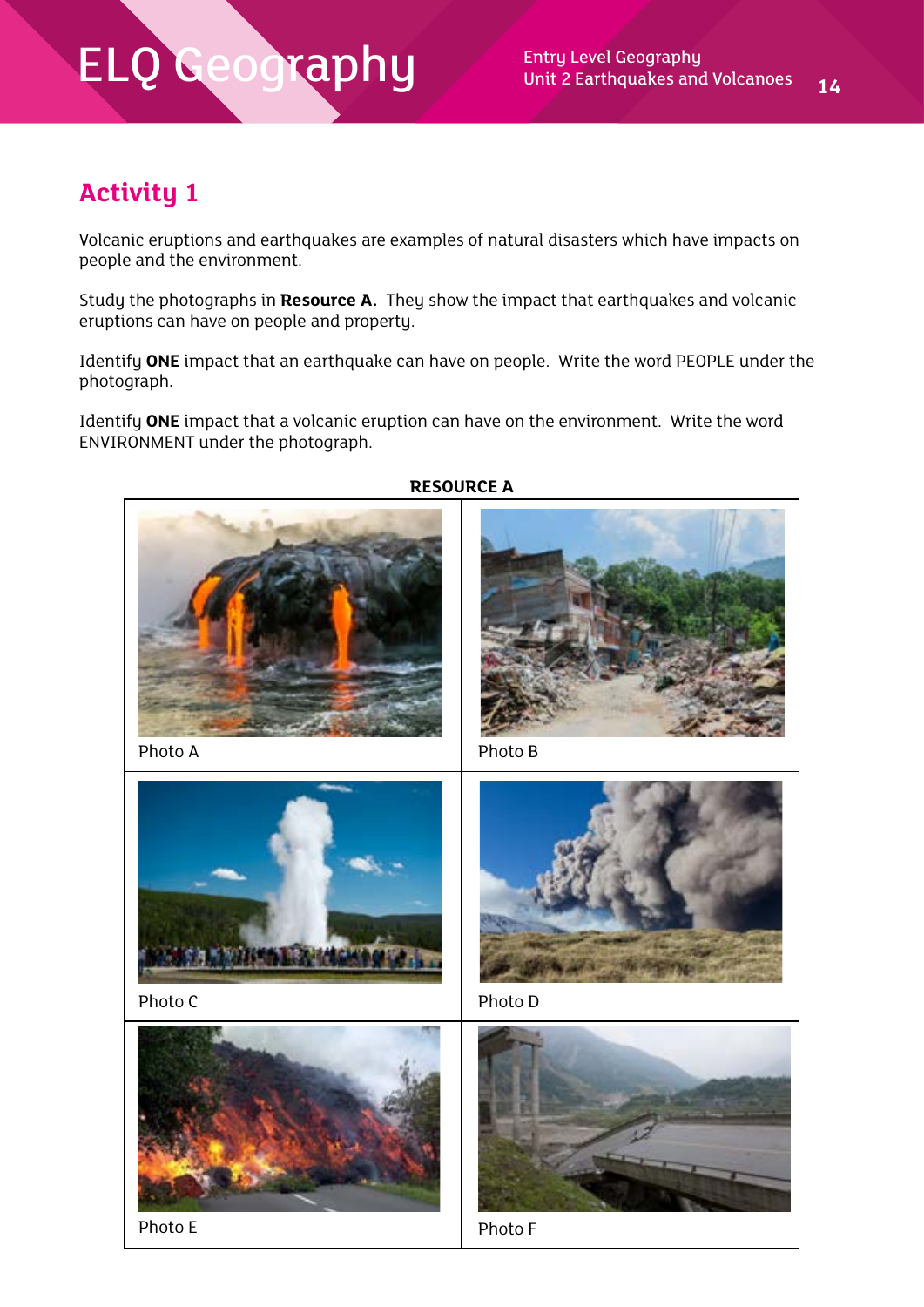### **Activity 2**

Complete the following table by colouring the impact of an earthquake on people in red and the impacts of an earthquake on the environment in green. Are there some impacts that affect both people and the environment?

| Impact                                                  | <b>Effect on people or the environment</b>                                                     |
|---------------------------------------------------------|------------------------------------------------------------------------------------------------|
| Collapsing buildings and bridges                        | A large earthquake on the seabed can cause a<br>big wave which destroys everything in its path |
| Power lines collapse                                    | Buildings may sink into wet ground                                                             |
| Gas mains ruptured                                      | People may be trapped as their houses 'pan-<br>cake' and be injured or killed                  |
| Searching for missing people and clearing the<br>debris | Earthquakes in snowy mountains may lead to<br>lots of snow falling down the mountain           |
| Liquefaction                                            | Earthquakes may cut off electricity supplies                                                   |
| Avalanche                                               | Underground pipes may crack and gas leaks<br>can cause fires                                   |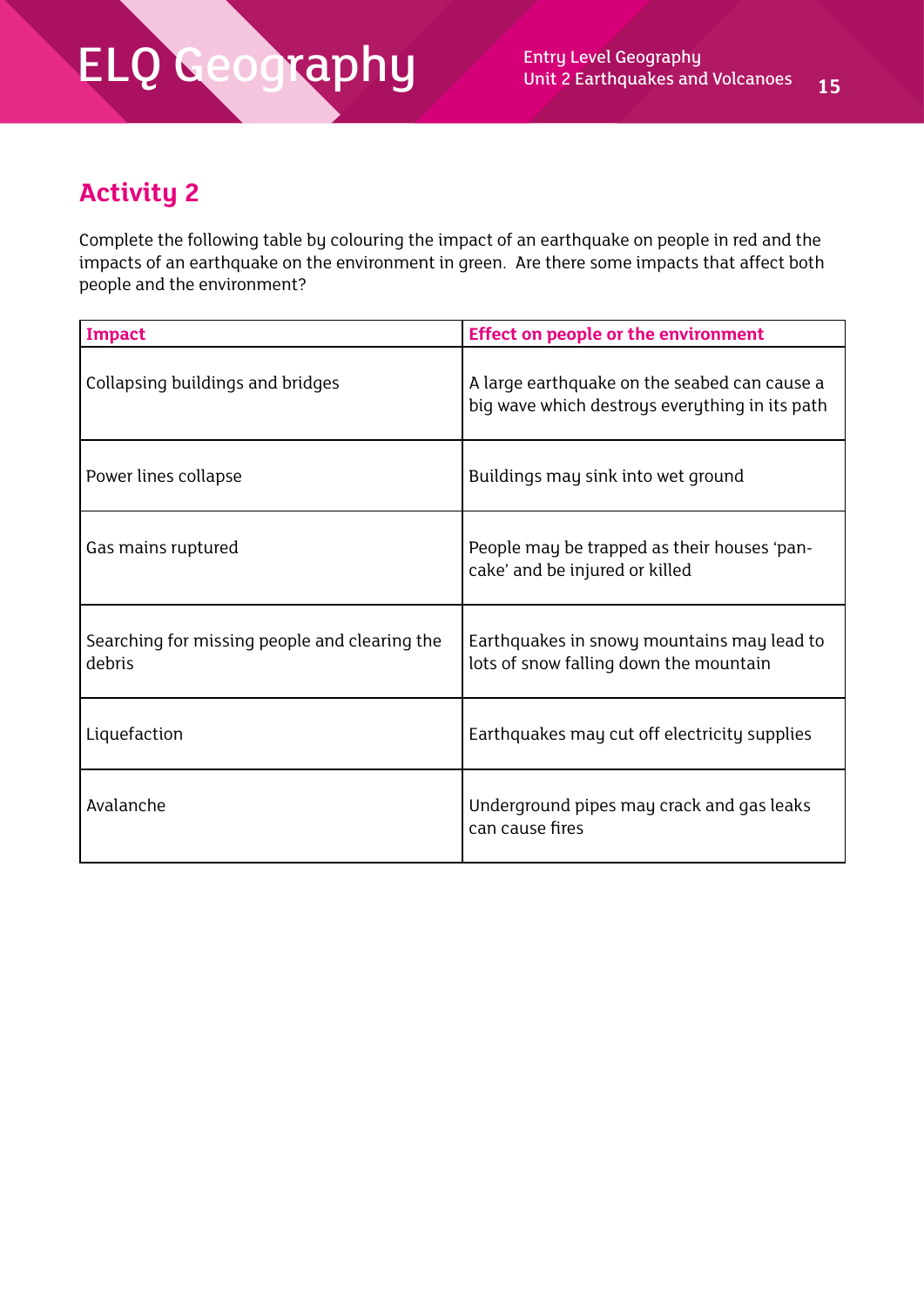### **Activity 3**

Study **Resource A**. Choose one photograph that shows the impact an earthquake can have on people.

\_\_\_\_\_\_\_\_\_\_\_\_\_\_\_\_\_\_\_\_\_\_\_\_\_\_\_\_\_\_\_\_\_\_\_\_\_\_\_\_\_\_\_\_\_\_\_\_\_\_\_\_\_\_\_\_\_\_\_\_\_\_\_\_\_\_\_\_\_\_\_\_\_\_\_\_\_\_\_\_\_

\_\_\_\_\_\_\_\_\_\_\_\_\_\_\_\_\_\_\_\_\_\_\_\_\_\_\_\_\_\_\_\_\_\_\_\_\_\_\_\_\_\_\_\_\_\_\_\_\_\_\_\_\_\_\_\_\_\_\_\_\_\_\_\_\_\_\_\_\_\_\_\_\_\_\_\_\_\_\_\_\_

\_\_\_\_\_\_\_\_\_\_\_\_\_\_\_\_\_\_\_\_\_\_\_\_\_\_\_\_\_\_\_\_\_\_\_\_\_\_\_\_\_\_\_\_\_\_\_\_\_\_\_\_\_\_\_\_\_\_\_\_\_\_\_\_\_\_\_\_\_\_\_\_\_\_\_\_\_\_\_\_\_

\_\_\_\_\_\_\_\_\_\_\_\_\_\_\_\_\_\_\_\_\_\_\_\_\_\_\_\_\_\_\_\_\_\_\_\_\_\_\_\_\_\_\_\_\_\_\_\_\_\_\_\_\_\_\_\_\_\_\_\_\_\_\_\_\_\_\_\_\_\_\_\_\_\_\_\_\_\_\_\_\_

Describe the impact an earthquake can have on people. For example: were people likely to be injured?

Study **Resource A**. Choose one photograph that shows the impact an earthquake can have on the environment.

\_\_\_\_\_\_\_\_\_\_\_\_\_\_\_\_\_\_\_\_\_\_\_\_\_\_\_\_\_\_\_\_\_\_\_\_\_\_\_\_\_\_\_\_\_\_\_\_\_\_\_\_\_\_\_\_\_\_\_\_\_\_\_\_\_\_\_\_\_\_\_\_\_\_\_\_\_\_\_\_\_

\_\_\_\_\_\_\_\_\_\_\_\_\_\_\_\_\_\_\_\_\_\_\_\_\_\_\_\_\_\_\_\_\_\_\_\_\_\_\_\_\_\_\_\_\_\_\_\_\_\_\_\_\_\_\_\_\_\_\_\_\_\_\_\_\_\_\_\_\_\_\_\_\_\_\_\_\_\_\_\_\_

\_\_\_\_\_\_\_\_\_\_\_\_\_\_\_\_\_\_\_\_\_\_\_\_\_\_\_\_\_\_\_\_\_\_\_\_\_\_\_\_\_\_\_\_\_\_\_\_\_\_\_\_\_\_\_\_\_\_\_\_\_\_\_\_\_\_\_\_\_\_\_\_\_\_\_\_\_\_\_\_\_

\_\_\_\_\_\_\_\_\_\_\_\_\_\_\_\_\_\_\_\_\_\_\_\_\_\_\_\_\_\_\_\_\_\_\_\_\_\_\_\_\_\_\_\_\_\_\_\_\_\_\_\_\_\_\_\_\_\_\_\_\_\_\_\_\_\_\_\_\_\_\_\_\_\_\_\_\_\_\_\_\_

Describe the impact an earthquake can have on the environment. For example: what might happen on a steep hillside?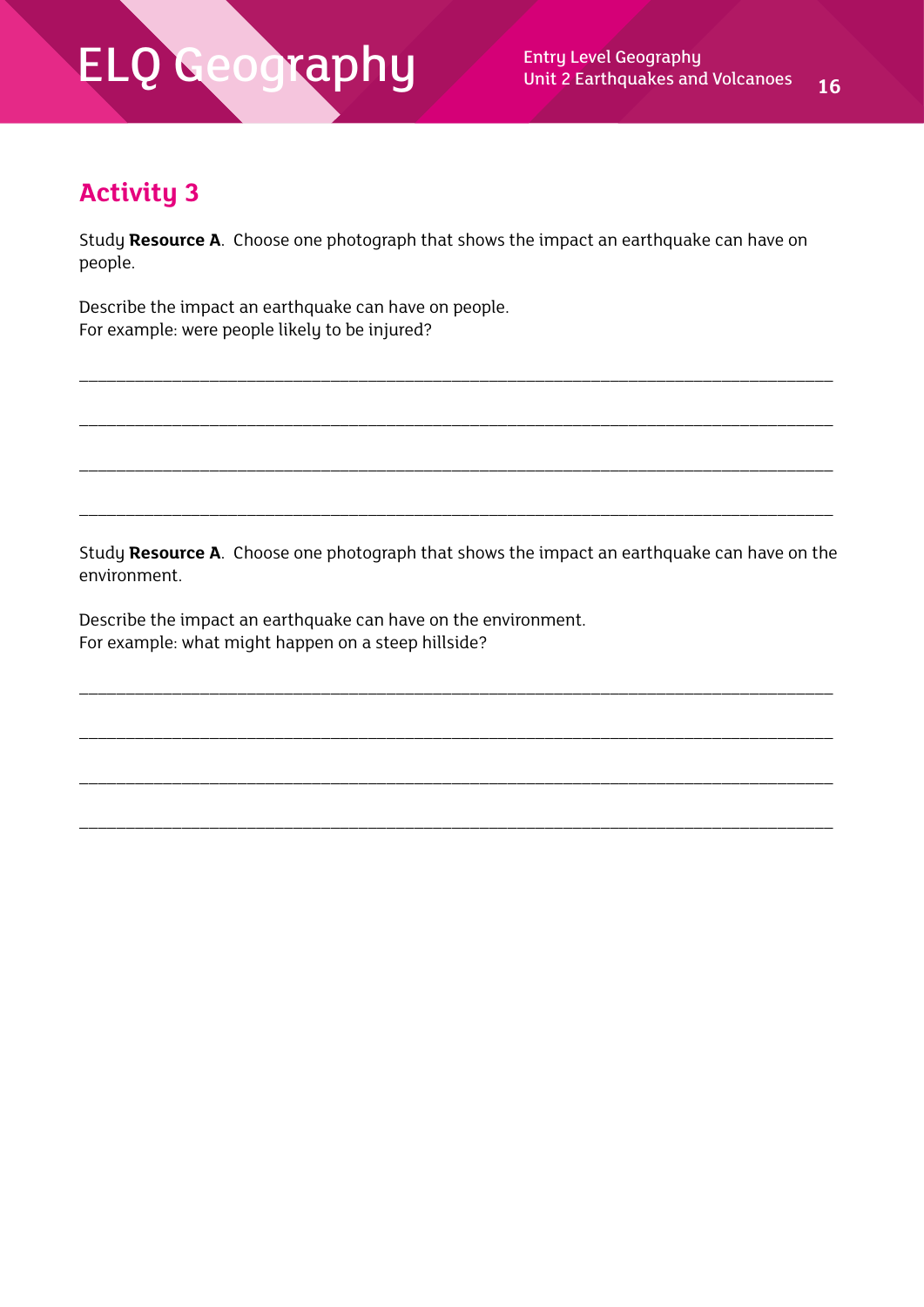### **Activity 4**

#### **Case Study: The Eruption of Mount St Helens, USA (1980) St Helens, USA.**

Students could be given some background information such as **Resource B** or a list of the main impacts such as **Resource C**.



**Resource B**

**Pathways for public access on Mount St Helens**

**Resource C: The impact of the Mount St Helens Eruption on People and the Environment**

| 57 deaths                         | forests destroyed            |  | 200 houses destroyed                                    |  |
|-----------------------------------|------------------------------|--|---------------------------------------------------------|--|
|                                   | roads and railways destroyed |  |                                                         |  |
| jobs lost in forestry and tourism |                              |  |                                                         |  |
|                                   |                              |  | ash cloud and ash fall landslides filled a river valley |  |
|                                   |                              |  |                                                         |  |